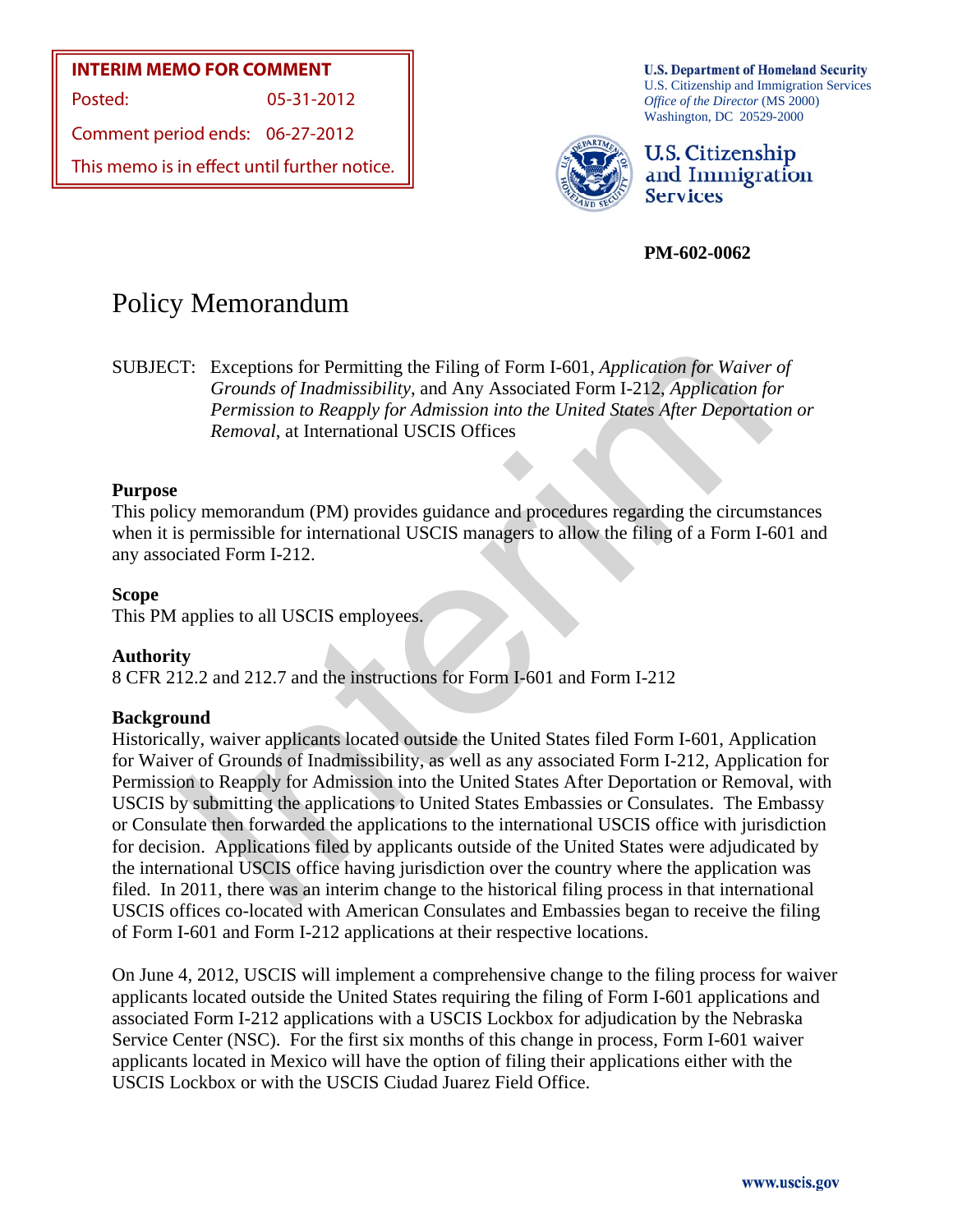PM-602-0062: Exceptions for Permitting the Filing of Form I-601 and Any Associated Form I-212 at International USCIS Offices Page 2

USCIS recognizes that, in some situations, Lockbox filing may not be feasible. For example, there is no direct mail service between the United States and Cuba. Even in cases in which direct mail service is available, there may be cases that involve exceptional and compelling circumstances that require the immediate filing of the application, because even expedited processing by the NSC would be insufficient to address the urgency of the circumstances.

## **Policy**

# **Applicants residing in Cuba**

Any applicants residing in Cuba may continue to file Form I-601 and associated Form I-212 with the USCIS Havana Field Office. The Havana Field Office will continue to adjudicate all applications filed with that office.

If an applicant who is residing in Cuba has an authorized attorney or other representative in the United States, the applicant may elect to file Form I-601 or Form I-212 *either* with the Lockbox in the United States *or* with the Havana Field Office.

# **Applicants in countries other than Cuba**

licants residing in Cuba may continue to file Form I-601 and associated Form I-BIS Havana Field Office. The Havana Field Office will continue to adjudicate all<br>ons filed with that office. The Havana Field Office will cont An international USCIS Field Office Director (FOD) is authorized to accept the filing of, and also adjudicate, any Form I-601 and any associated Form I-212 filed by an applicant who is in that country at the time of filing, if the FOD finds the existence of exceptional and compelling circumstances that require the immediate filing of the application, because even expedited processing by the NSC would be insufficient to address the urgency of the circumstances. Whether the applicant resides in that country or is merely present there is a factor that the FOD can properly consider in assessing whether exceptional and compelling circumstances exist. This authorization should be very rare and applies only in countries where a USCIS office is located. If the Form I-601 or Form I-212 are accepted for filing overseas, the USCIS international office will also accept any Form I-290B, Notice of Appeal or Motion, associated with a denial of a Form I-601 or Form I-212. If Form I-290B is filed as a motion, the international office will adjudicate the motion. If Form I-290B is filed as an appeal, the international office will forward the record to the Administrative Appeals Office for adjudication of the appeal.

The following are some examples of time sensitive, compelling, and exceptional circumstances:

- *Medical emergencies:* The applicant or qualifying family member is facing a medical emergency that requires immediate travel. This includes the situation where a petitioner or beneficiary is pregnant and delaying travel for the time it would take for expedited NSC adjudication may create a medical risk or extreme hardship for the mother or child.
- *Threats to personal safety:* The waiver applicant or the qualifying family member is facing an imminent threat to personal safety.
- *Close to aging out:* A beneficiary is within a few weeks of aging out of visa eligibility.
- *Adoption of a child:* A petitioner who has adopted a child locally and has an imminent need to depart the country.